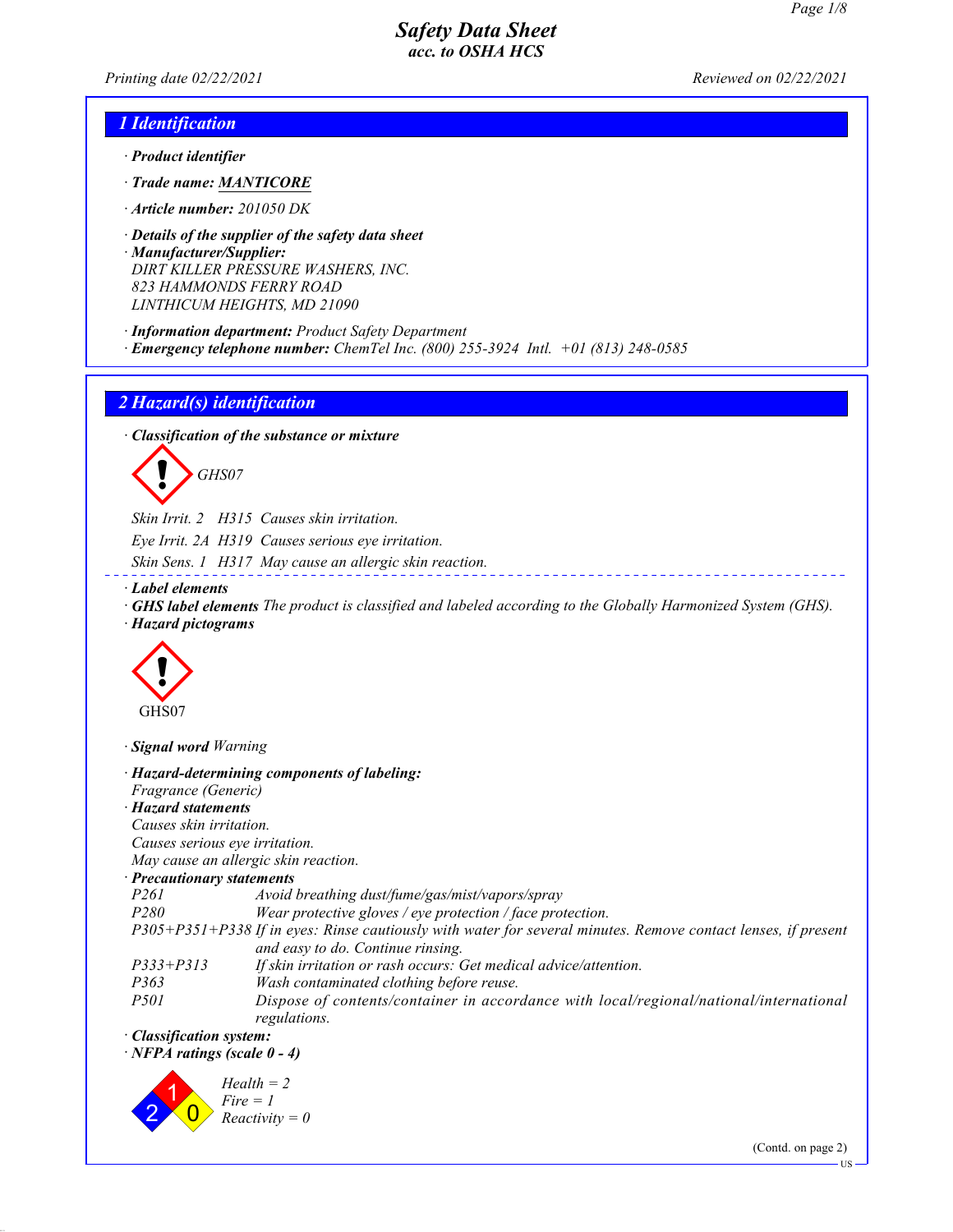*Printing date 02/22/2021 Reviewed on 02/22/2021*

#### *Trade name: MANTICORE*

(Contd. of page 1)

*· HMIS-ratings (scale 0 - 4)*



*· Other hazards*

*· Results of PBT and vPvB assessment*

- *· PBT: Not applicable.*
- *· vPvB: Not applicable.*

### *3 Composition/information on ingredients*

*· Chemical characterization: Mixtures*

*· Description: Mixture of the substances listed below with nonhazardous additions.*

| · Dangerous components: |                                                   |             |
|-------------------------|---------------------------------------------------|-------------|
|                         | <i>Fragrance (Generic)</i>                        | >25-≤50%    |
|                         | 1643-20-5 Lauramine Oxide                         | $>10-≤25%$  |
|                         | $\sqrt{68439}$ -46-3   C9-11 Alcohols Ethoxylated | $>10$ -≤25% |

## *4 First-aid measures*

- *· Description of first aid measures*
- *· General information: Immediately remove any clothing soiled by the product.*
- *· After inhalation:*
- *Supply fresh air and to be sure call for a doctor.*

*In case of unconsciousness place patient stably in side position for transportation.*

- *· After skin contact: Immediately wash with water and soap and rinse thoroughly.*
- *· After eye contact:*

*Rinse opened eye for several minutes under running water. If symptoms persist, consult a doctor.*

*· After swallowing: If symptoms persist consult doctor.*

*· Information for doctor:*

*· Most important symptoms and effects, both acute and delayed No further relevant information available.*

*· Indication of any immediate medical attention and special treatment needed*

*No further relevant information available.*

## *5 Fire-fighting measures*

- *· Extinguishing media*
- *· Suitable extinguishing agents: Use fire fighting measures that suit the environment.*
- *· Special hazards arising from the substance or mixture No further relevant information available.*
- *· Advice for firefighters*
- *· Protective equipment: No special measures required.*

### *6 Accidental release measures*

- *· Personal precautions, protective equipment and emergency procedures Not required.*
- *· Environmental precautions: Dilute with plenty of water.*
- *· Methods and material for containment and cleaning up:*

*Absorb with liquid-binding material (sand, diatomite, acid binders, universal binders, sawdust).*

(Contd. on page 3)

**HS**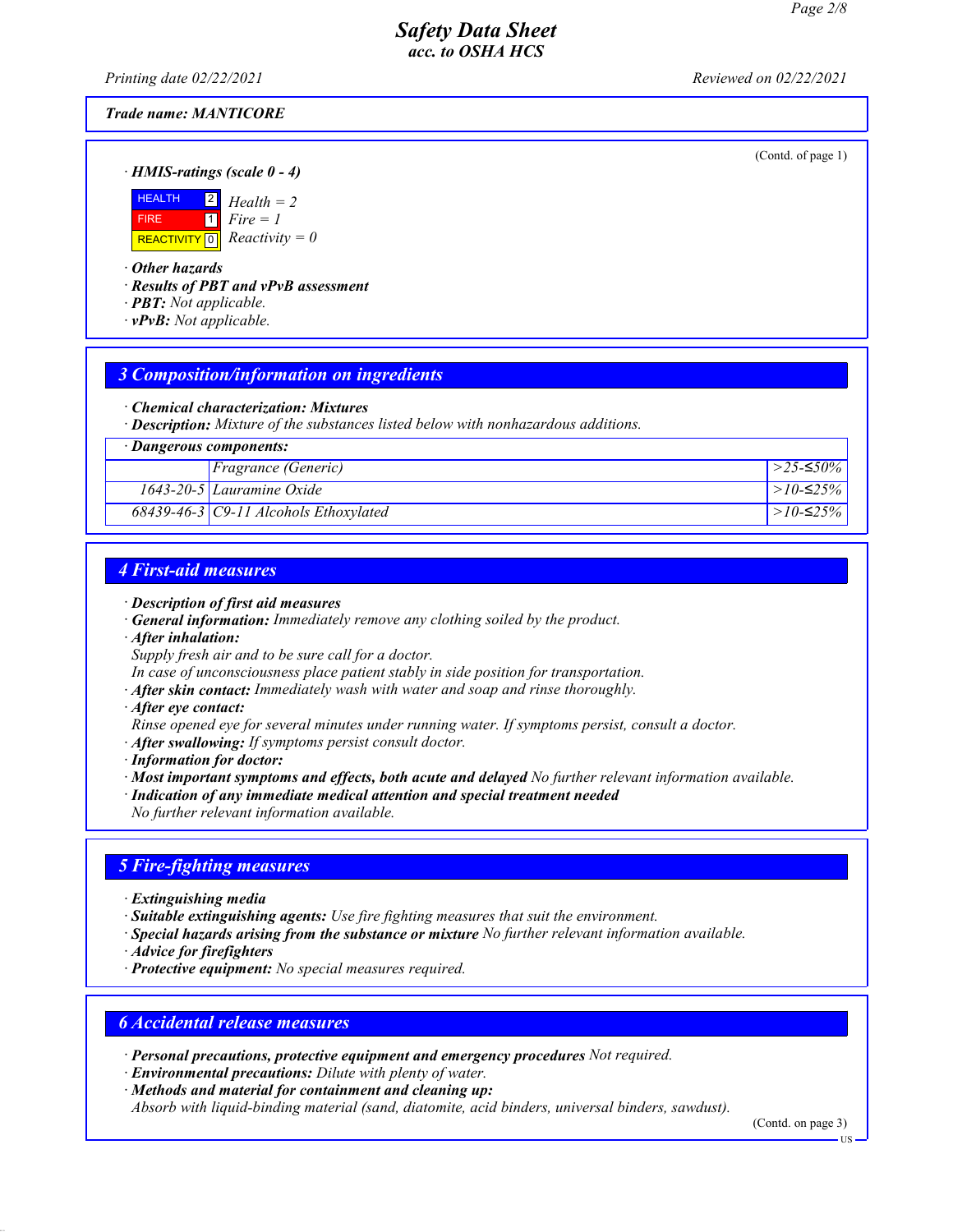(Contd. of page 2)

## *Safety Data Sheet acc. to OSHA HCS*

*Printing date 02/22/2021 Reviewed on 02/22/2021*

#### *Trade name: MANTICORE*

*Dispose contaminated material as waste according to item 13. Ensure adequate ventilation. · Reference to other sections See Section 7 for information on safe handling. See Section 8 for information on personal protection equipment.*

*See Section 13 for disposal information.*

## *7 Handling and storage*

*· Handling:*

- *· Precautions for safe handling Ensure good ventilation/exhaustion at the workplace. Prevent formation of aerosols.*
- *· Information about protection against explosions and fires: No special measures required.*
- *· Conditions for safe storage, including any incompatibilities*
- *· Storage:*
- *· Requirements to be met by storerooms and receptacles: No special requirements.*
- *· Information about storage in one common storage facility: Not required.*
- *· Further information about storage conditions: Keep receptacle tightly sealed.*

*· Specific end use(s) No further relevant information available.*

*8 Exposure controls/personal protection*

- *· Additional information about design of technical systems: No further data; see item 7.*
- *· Control parameters*
- *· Components with limit values that require monitoring at the workplace:*
- *The product does not contain any relevant quantities of materials with critical values that have to be monitored at the workplace.*
- *· Additional information: The lists that were valid during the creation were used as basis.*
- *· Exposure controls*
- *· Personal protective equipment:*
- *· General protective and hygienic measures: Keep away from foodstuffs, beverages and feed. Immediately remove all soiled and contaminated clothing. Wash hands before breaks and at the end of work.*

*Avoid contact with the eyes and skin.*

*· Breathing equipment:*

*In case of brief exposure or low pollution use respiratory filter device. In case of intensive or longer exposure use respiratory protective device that is independent of circulating air.*

*· Protection of hands:*



\_S*Protective gloves*

*The glove material has to be impermeable and resistant to the product/ the substance/ the preparation. Due to missing tests no recommendation to the glove material can be given for the product/ the preparation/ the chemical mixture.*

*Selection of the glove material on consideration of the penetration times, rates of diffusion and the degradation*

(Contd. on page 4)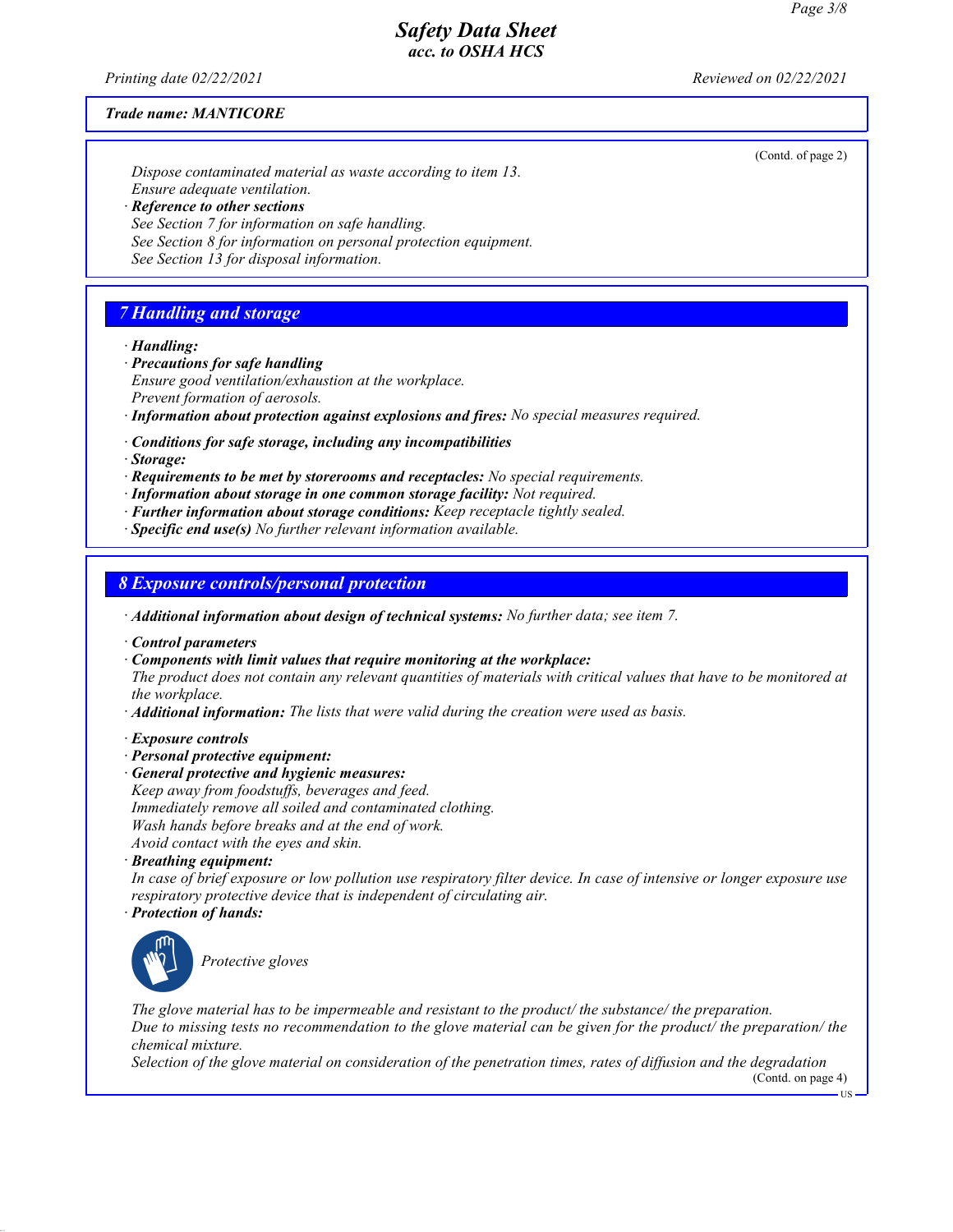*Printing date 02/22/2021 Reviewed on 02/22/2021*

#### *Trade name: MANTICORE*

#### *· Material of gloves*

(Contd. of page 3)

US

*The selection of the suitable gloves does not only depend on the material, but also on further marks of quality and varies from manufacturer to manufacturer. As the product is a preparation of several substances, the resistance of the glove material can not be calculated in advance and has therefore to be checked prior to the application.*

### *· Penetration time of glove material*

*The exact break through time has to be found out by the manufacturer of the protective gloves and has to be observed.*

#### *· Eye protection:*



\_R*Tightly sealed goggles*

## *9 Physical and chemical properties*

| · Information on basic physical and chemical properties    |                                               |
|------------------------------------------------------------|-----------------------------------------------|
| $\cdot$ General Information                                |                                               |
| $\cdot$ Appearance:                                        |                                               |
| Form:                                                      | Liquid                                        |
| Color:                                                     | Dark red                                      |
| $\cdot$ Odor:                                              | Green Apple                                   |
| · Odor threshold:                                          | Not determined.                               |
|                                                            |                                               |
| $\cdot$ pH-value at 20 °C (68 °F):                         | 10                                            |
| $\cdot$ Change in condition                                |                                               |
| <b>Melting point/Melting range:</b>                        | Undetermined.                                 |
| <b>Boiling point/Boiling range:</b>                        | 100 °C (212 °F)                               |
| · Flash point:                                             | 152 °C (305.6 °F)                             |
| · Flammability (solid, gaseous):                           | Not applicable.                               |
| $\cdot$ Decomposition temperature:                         | Not determined.                               |
| · Auto igniting:                                           | Product is not selfigniting.                  |
| · Danger of explosion:                                     | Product does not present an explosion hazard. |
| · Explosion limits:                                        |                                               |
| Lower:                                                     | Not determined.                               |
| <b>Upper:</b>                                              | Not determined.                               |
| · Vapor pressure:                                          | Not determined.                               |
| $\cdot$ Density:                                           | Not determined.                               |
| $\cdot$ Relative density                                   | Not determined.                               |
| $\cdot$ <i>Vapor density</i>                               | Not determined.                               |
| $\cdot$ Evaporation rate                                   | Not determined.                               |
| $\cdot$ Solubility in / Miscibility with                   |                                               |
| Water:                                                     | Fully miscible.                               |
| · Partition coefficient (n-octanol/water): Not determined. |                                               |
| · Viscosity:                                               |                                               |
| Dynamic:                                                   | Not determined.                               |
| Kinematic:                                                 | Not determined.                               |
|                                                            | (Contd. on page 5)                            |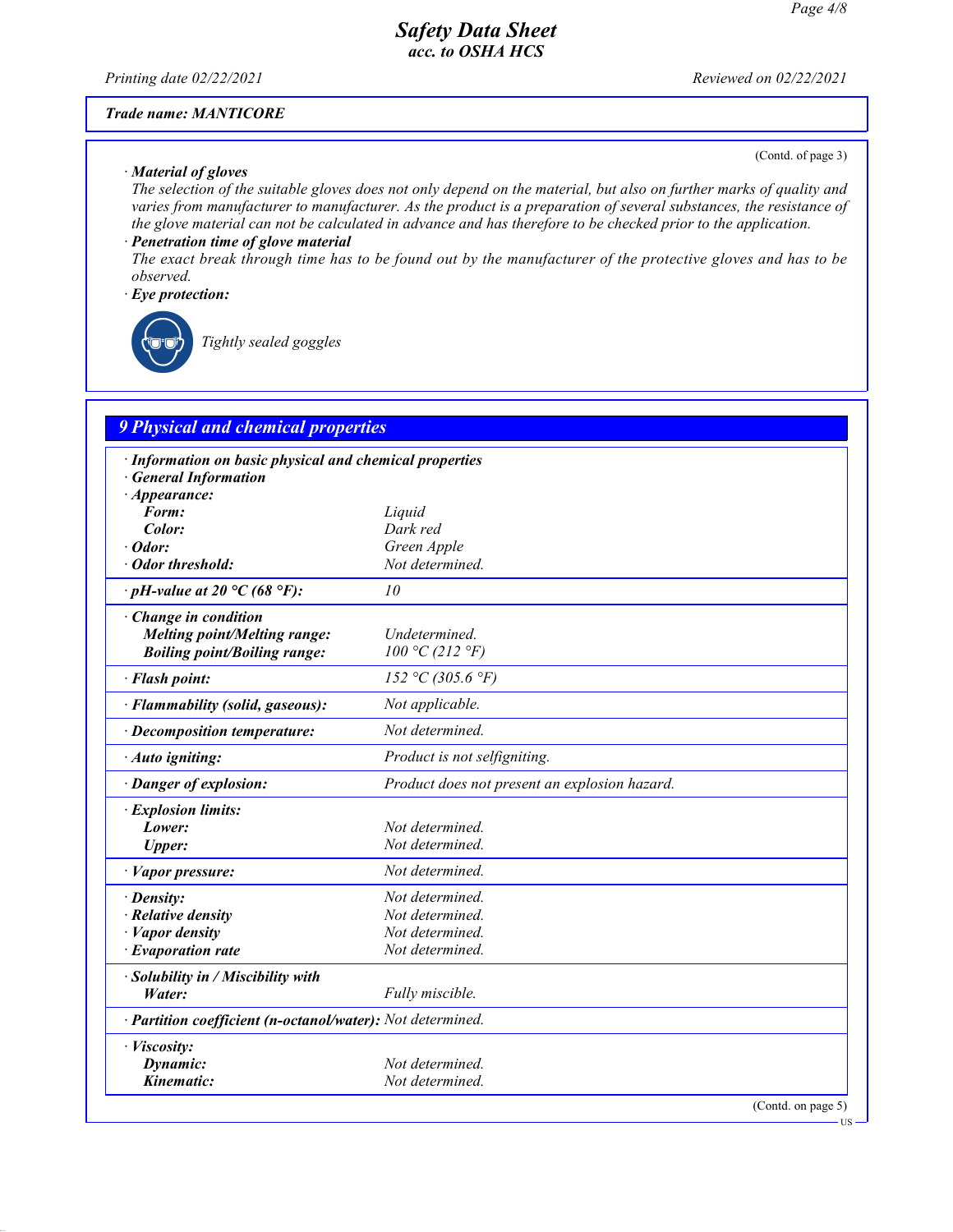*Printing date 02/22/2021 Reviewed on 02/22/2021*

*Trade name: MANTICORE*

|                                                     |                                                      | (Cond. of page 4) |
|-----------------------------------------------------|------------------------------------------------------|-------------------|
| · Solvent content:<br><i>VOC content:</i>           | 0.00 $\%$<br>0.0 g/l / 0.00 lb/gal                   |                   |
| <i>Solids content:</i><br>$\cdot$ Other information | 24 Q %<br>No further relevant information available. |                   |

### *10 Stability and reactivity*

- *· Reactivity No further relevant information available.*
- *· Chemical stability*
- *· Thermal decomposition / conditions to be avoided: No decomposition if used according to specifications.*
- *· Possibility of hazardous reactions No dangerous reactions known.*
- *· Conditions to avoid No further relevant information available.*
- *· Incompatible materials: No further relevant information available.*
- *· Hazardous decomposition products: No dangerous decomposition products known.*

## *11 Toxicological information*

*· Information on toxicological effects*

*· Acute toxicity:*

*· LD/LC50 values that are relevant for classification:*

*1643-20-5 Lauramine Oxide*

*Oral LD50 5,000 mg/kg (rat)*

*· Primary irritant effect:*

*· on the skin: Irritant to skin and mucous membranes.*

*· on the eye: Irritating effect.*

*· Sensitization: Sensitization possible through skin contact.*

*· Additional toxicological information:*

*The product shows the following dangers according to internally approved calculation methods for preparations: Irritant*

*· Carcinogenic categories*

*· IARC (International Agency for Research on Cancer)*

*None of the ingredients is listed.*

*· NTP (National Toxicology Program)*

*no ingredient above de minimis level is listed*

*· OSHA-Ca (Occupational Safety & Health Administration)*

*None of the ingredients is listed.*

## *12 Ecological information*

*· Toxicity*

- *· Aquatic toxicity: No further relevant information available.*
- *· Persistence and degradability No further relevant information available.*

*· Behavior in environmental systems:*

- *· Bioaccumulative potential No further relevant information available.*
- *· Mobility in soil No further relevant information available.*

(Contd. on page 6)

US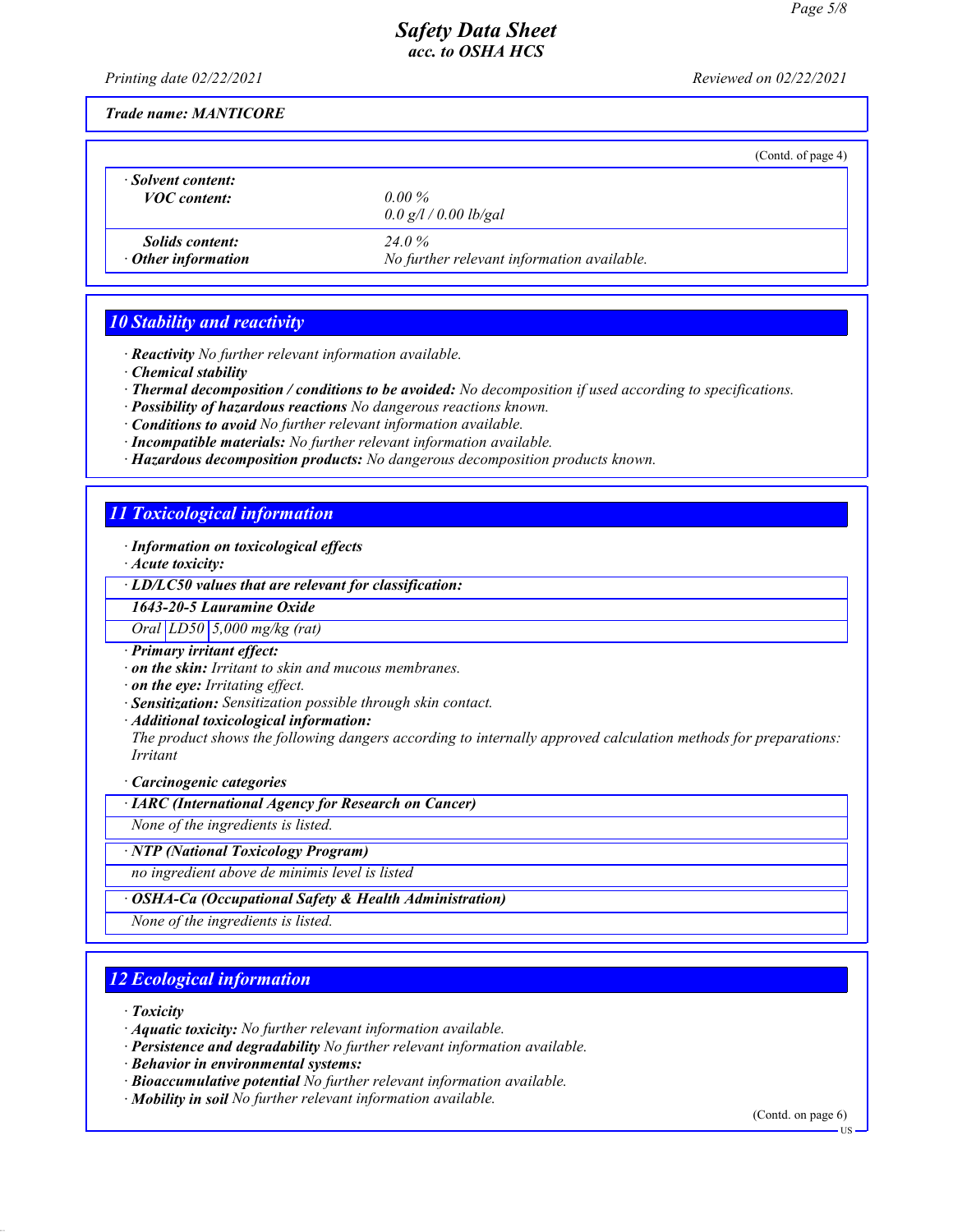*Printing date 02/22/2021 Reviewed on 02/22/2021*

#### *Trade name: MANTICORE*

(Contd. of page 5)

- *· Additional ecological information:*
- *· General notes:*

*Water hazard class 2 (Self-assessment): hazardous for water Do not allow product to reach ground water, water course or sewage system. Danger to drinking water if even small quantities leak into the ground.*

*· Results of PBT and vPvB assessment*

*· PBT: Not applicable.*

*· vPvB: Not applicable.*

*· Other adverse effects No further relevant information available.*

## *13 Disposal considerations*

#### *· Waste treatment methods*

#### *· Recommendation:*

*Must not be disposed of together with household garbage. Do not allow product to reach sewage system.*

- *· Uncleaned packagings:*
- *· Recommendation: Disposal must be made according to official regulations.*
- *· Recommended cleansing agent: Water, if necessary with cleansing agents.*

## *14 Transport information*

- *· UN-Number*
- *· DOT, IMDG, IATA*
- *· UN proper shipping name · DOT, IMDG, IATA -*
- *· Transport hazard class(es)*
- *· DOT, IMDG, IATA*
- *· Class*
- *· Packing group*
- *· DOT, IMDG, IATA*
- *· Environmental hazards: Not applicable.*
- *· Transport in bulk according to Annex II of*
- *MARPOL73/78 and the IBC Code Not applicable.*
- *· UN "Model Regulation":*

## *15 Regulatory information*

- *· Safety, health and environmental regulations/legislation specific for the substance or mixture · Sara*
- *· Section 355 (extremely hazardous substances):*
- *None of the ingredients is listed.*
- *· Section 313 (Specific toxic chemical listings):*
- *None of the ingredients is listed.*

(Contd. on page 7)

US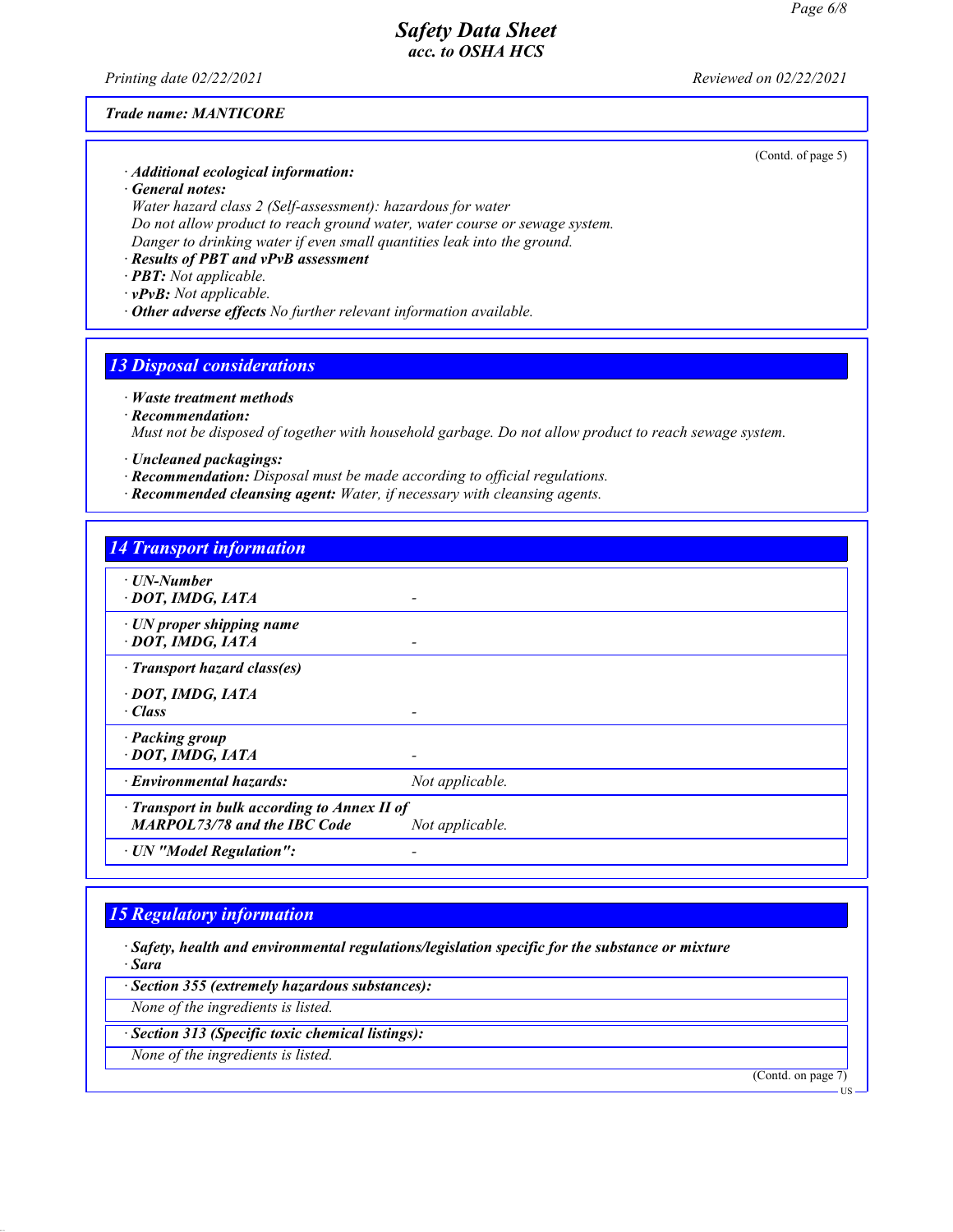*Printing date 02/22/2021 Reviewed on 02/22/2021*

#### *Trade name: MANTICORE*

| (Contd. of page 6) |
|--------------------|

*1643-20-5 Lauramine Oxide ACTIVE 68439-46-3 C9-11 Alcohols Ethoxylated ACTIVE*

*· TSCA (Toxic Substances Control Act):*

## *· Hazardous Air Pollutants*

*None of the ingredients is listed.*

## *· Proposition 65*

*· Chemicals known to cause cancer:*

*None of the substances are listed*

*· Chemicals known to cause reproductive toxicity for females:*

*None of the ingredients is listed.*

*· Chemicals known to cause reproductive toxicity for males.*

*None of the ingredients is listed.*

## *· Chemicals known to cause developmental toxicity:*

*None of the ingredients is listed.*

## *· Carcinogenic categories*

*· EPA (Environmental Protection Agency)*

*None of the ingredients is listed.*

## *· TLV (Threshold Limit Value established by ACGIH)*

*None of the ingredients is listed.*

## *· NIOSH-Ca (National Institute for Occupational Safety and Health)*

*None of the ingredients is listed.*

*· GHS label elements The product is classified and labeled according to the Globally Harmonized System (GHS). · Hazard pictograms*



# *· Signal word Warning*

|                                                                                                               | · Hazard-determining components of labeling:                                           |  |
|---------------------------------------------------------------------------------------------------------------|----------------------------------------------------------------------------------------|--|
| Fragrance (Generic)                                                                                           |                                                                                        |  |
| $\cdot$ Hazard statements                                                                                     |                                                                                        |  |
| Causes skin irritation.                                                                                       |                                                                                        |  |
| Causes serious eye irritation.                                                                                |                                                                                        |  |
| May cause an allergic skin reaction.                                                                          |                                                                                        |  |
| · Precautionary statements                                                                                    |                                                                                        |  |
| <i>P261</i>                                                                                                   | Avoid breathing dust/fume/gas/mist/vapors/spray                                        |  |
| <i>P280</i>                                                                                                   | Wear protective gloves / eye protection / face protection.                             |  |
| P305+P351+P338 If in eyes: Rinse cautiously with water for several minutes. Remove contact lenses, if present |                                                                                        |  |
|                                                                                                               | and easy to do. Continue rinsing.                                                      |  |
| $P333 + P313$                                                                                                 | If skin irritation or rash occurs: Get medical advice/attention.                       |  |
| P363                                                                                                          | Wash contaminated clothing before reuse.                                               |  |
| <i>P501</i>                                                                                                   | Dispose of contents/container in accordance with local/regional/national/international |  |
|                                                                                                               | regulations.                                                                           |  |
|                                                                                                               | (Contd. on page 8)                                                                     |  |